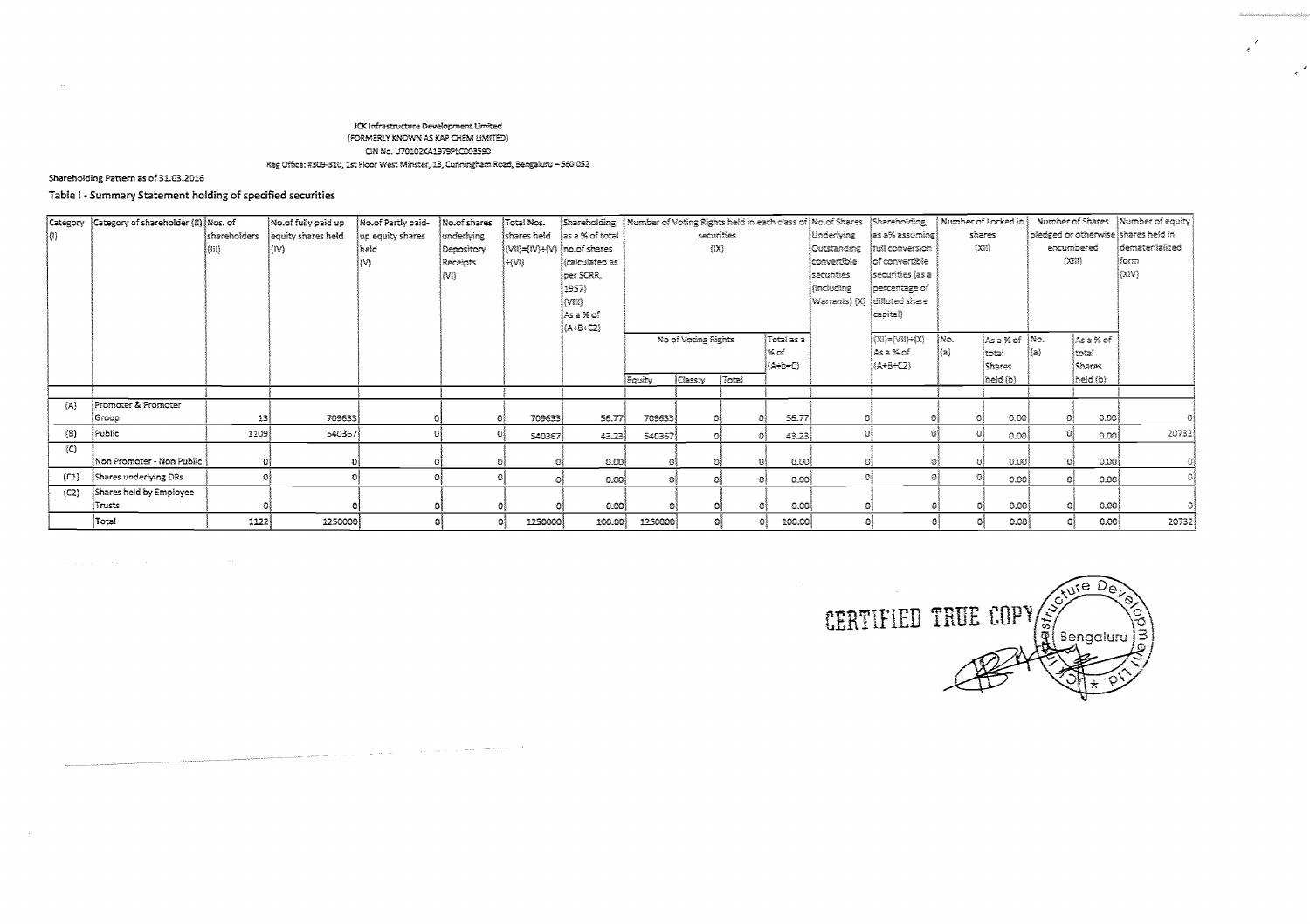# Table II - Statement showing Shareholding Pattern of the Promoter and Promoter Group

 $\sim$   $\sim$ 

 $\sim 40$ 

as on 31.03.2016

|                     | Category & Name of the<br>Shareholders<br>IØ.                                                                                                                                                                | PAN<br>倒 | No.of shareholder<br>(131) | No.of fully paid up Partly paid-up<br>equity shares held<br>lm 1 | equity shares<br>heid (V) | ∲Mas. of<br>shares<br>underlying<br>Depository<br>Receipts (Vi) | Total Nos.<br>Shares held<br>(MEVOVEM) | calculated as<br>per SCRR, 1957<br>As≥% of<br>(A+8+C2) (VHI) | securities      | $\left\{ \text{S} \text{hareholding } \% \right\}$ Number of Voting Rights held in each class of $\left\{ \text{No\_of} \text{S} \text{hares } \; \right  \text{S} \text{hareholeing}$ , |                 |                                 | (DX) Underlying<br>Outstanding<br>convertible<br>securicies | as a % assuming.<br>tul conversion<br> ක් converzible<br>Ísecuribies (as a          |                | Number of Locked in {<br>shares<br>DI)  |                         | encumbered<br>(221)                   | Number of Shares ] Number of equity<br>pledged or otherwise shares held in<br>ldemateriiakzed<br>form<br>loav) |
|---------------------|--------------------------------------------------------------------------------------------------------------------------------------------------------------------------------------------------------------|----------|----------------------------|------------------------------------------------------------------|---------------------------|-----------------------------------------------------------------|----------------------------------------|--------------------------------------------------------------|-----------------|------------------------------------------------------------------------------------------------------------------------------------------------------------------------------------------|-----------------|---------------------------------|-------------------------------------------------------------|-------------------------------------------------------------------------------------|----------------|-----------------------------------------|-------------------------|---------------------------------------|----------------------------------------------------------------------------------------------------------------|
|                     |                                                                                                                                                                                                              |          |                            |                                                                  |                           |                                                                 |                                        |                                                              | Equity          | No of Voting Rights<br><b>Class Y</b>                                                                                                                                                    | Total           | Total as a<br>Vocing<br>rights. | kochading.<br>S. of Total Warrants) (X)                     | percentage of<br>diffuted share<br>ದ್ರಾಂಶವಲ್ಲಿ<br>(Mi=(Wii)-{Xi as<br>(s% of A+S+⊂2 | No.<br>$\{B\}$ | jAsa% of<br>total<br>Shares<br>heid (b) | bio.<br>$\{23\}$        | Asa%of<br>total<br>Shares<br>held (b) |                                                                                                                |
|                     |                                                                                                                                                                                                              |          |                            |                                                                  |                           |                                                                 |                                        |                                                              |                 |                                                                                                                                                                                          |                 |                                 |                                                             |                                                                                     |                |                                         |                         |                                       |                                                                                                                |
|                     | $(1)$ [Indian                                                                                                                                                                                                |          |                            |                                                                  |                           |                                                                 |                                        |                                                              |                 |                                                                                                                                                                                          |                 |                                 |                                                             |                                                                                     |                |                                         |                         |                                       |                                                                                                                |
| $\left\{ a\right\}$ | Individual/Hindu Undivided<br>Family                                                                                                                                                                         |          | 13                         | 709633                                                           |                           | $\circ$                                                         | 709633                                 | 56.77                                                        | 709633          | O.                                                                                                                                                                                       | 709633          | 56.77                           | 화                                                           | ۵i                                                                                  | $\Omega$       | ٥                                       | ø,                      |                                       |                                                                                                                |
|                     | Ísunul Kapur-6                                                                                                                                                                                               |          |                            | -11<br>125233                                                    | - OŠ                      | -O)                                                             | 125233                                 | 10.02                                                        | 225233          | -93                                                                                                                                                                                      | 125233          | 20.023                          |                                                             | ÷J,<br>-01                                                                          |                | 다<br>-91                                | $\boldsymbol{\partial}$ | ΩÎ.                                   |                                                                                                                |
|                     | USHA KAPUR-7                                                                                                                                                                                                 |          |                            | 2)<br>78500                                                      |                           | $\mathbb{D}^1_1$<br>$\Omega_2^3$                                | 78500                                  | 6.28                                                         | 78500           | $\mathbb{G}^3_2$                                                                                                                                                                         | 73500           | 5.23                            |                                                             | ۵Î                                                                                  | o)             | ĐÎ<br>$\Omega_1^2$                      | o1                      | O)                                    | $\circ$                                                                                                        |
|                     | (JYOT) KAPUR-21                                                                                                                                                                                              |          |                            | $\mathbb{I}$<br>75500                                            |                           | o <sub>i</sub><br>$\mathbf{Q}_i^2$                              | 75500                                  | 604                                                          | 75500           | -C)                                                                                                                                                                                      | 75500           | 6.04                            |                                                             | D)                                                                                  | οł             | ĐÎ.<br>-O}                              | $\sigma$ i              | G)                                    |                                                                                                                |
|                     | CHANDERMOHAN D<br>AGGARWAL-27                                                                                                                                                                                |          | ٦                          | 11000                                                            | -G)                       | $\circ$                                                         | 13000                                  | 0.83                                                         | 11000           | -9)                                                                                                                                                                                      | 11000           | 0.88                            | -01                                                         | Ö.                                                                                  | Đ.             | -OI                                     | $\mathcal{Q}$           | -oi                                   |                                                                                                                |
|                     | NEELAM R AGGARWAL-28                                                                                                                                                                                         |          |                            |                                                                  |                           |                                                                 |                                        |                                                              |                 |                                                                                                                                                                                          |                 |                                 |                                                             |                                                                                     |                |                                         |                         |                                       |                                                                                                                |
|                     | AND 1152                                                                                                                                                                                                     |          |                            | 12100                                                            | -81                       | O.                                                              | 12100                                  | 0.97                                                         | 12100           | - O                                                                                                                                                                                      | 12100           | G.97                            | -01                                                         | O.                                                                                  | G.             | -01                                     | 母                       | Ł.                                    |                                                                                                                |
|                     | RITA CAGGARWAL-31                                                                                                                                                                                            |          |                            | -11<br>500)                                                      |                           | -at                                                             | ōì.<br>500)                            | 0.94                                                         | 500)            | $\sim 22$                                                                                                                                                                                | 500)            | 0.04                            |                                                             | ್ಕ                                                                                  | ୍ୟ             | 群<br>-O)                                | вŧ                      | ₫                                     |                                                                                                                |
|                     | ARUN D AGGARWAL-32                                                                                                                                                                                           |          |                            | $\mathbf{I}$<br>10000                                            | -oi                       | ٥Į                                                              | 10000                                  | ക്ഷു                                                         | 10000           | -61                                                                                                                                                                                      | 10000           | 0.80                            |                                                             | $\mathbf{G}_3^2$                                                                    | oj             | ٥ł<br>٥ł                                | 0ì                      | o)                                    |                                                                                                                |
|                     | DEVIKA KHANNA-1457                                                                                                                                                                                           |          |                            | $\mathbf{1}$<br>18000                                            |                           | -el                                                             | 화<br>180000]                           | 14.40                                                        | 180000          | ್ಯ                                                                                                                                                                                       | 120000}         | 14.40                           |                                                             | -eş                                                                                 | ٥į             | $\Theta^{\sharp}_1$                     | οį<br>-64               | -O}                                   |                                                                                                                |
|                     | DHRUV C AGGARWAL-1516                                                                                                                                                                                        |          |                            | 7503                                                             | $\Omega$                  | ٥l                                                              | 7500)                                  | 0.60                                                         | 7538)           | Ö                                                                                                                                                                                        | 7500)           | 0.60                            |                                                             | ۵i<br>Ω                                                                             |                | ାସ<br>$\mathcal{L}_\mathcal{D}$         | Ð,                      |                                       |                                                                                                                |
|                     | RAGHAV A AGGARWAL-                                                                                                                                                                                           |          |                            |                                                                  |                           |                                                                 |                                        | 0.40                                                         |                 |                                                                                                                                                                                          |                 | 0.40                            |                                                             |                                                                                     |                |                                         |                         |                                       |                                                                                                                |
|                     | 1517                                                                                                                                                                                                         |          |                            | 5000                                                             | Q)                        | $\mathcal{E}_\mathcal{S}$                                       | 5000)                                  |                                                              | 5000            | ٥                                                                                                                                                                                        | 5000            |                                 |                                                             | G.<br>Đ.                                                                            |                | O)<br>Đ                                 | Đ.                      |                                       |                                                                                                                |
|                     | SHRUTI KAPUR-1528 AND<br>1552                                                                                                                                                                                |          |                            |                                                                  |                           |                                                                 |                                        | 4.46                                                         |                 |                                                                                                                                                                                          |                 | 4,45)                           |                                                             |                                                                                     |                |                                         | $\Omega$                |                                       |                                                                                                                |
|                     | KRISHAN KAPUR- 1549                                                                                                                                                                                          |          |                            | 55800<br>-18<br>145000                                           |                           | Оš<br>ø<br>್                                                    | 55800<br>-ci<br>145000                 | 11.50                                                        | 55800<br>145000 | a<br>ರಿಃ                                                                                                                                                                                 | 55800<br>145000 | 11.60                           | $\mathbf{G}$                                                | -91                                                                                 | Ωţ<br>G,       | -93<br>O.<br>-e)                        | -83<br>ΩĮ               | -63<br>ĐĨ                             |                                                                                                                |
|                     | CHANDERMOHAN D                                                                                                                                                                                               |          |                            |                                                                  |                           |                                                                 |                                        |                                                              |                 |                                                                                                                                                                                          |                 |                                 |                                                             |                                                                                     |                |                                         |                         |                                       |                                                                                                                |
|                     | AGGARWAL-68                                                                                                                                                                                                  |          |                            | 3500                                                             |                           | Ðİ                                                              | 3500                                   | 0.23                                                         | 3500            | Ð                                                                                                                                                                                        | 3500)           | 0.28                            |                                                             | ō                                                                                   | 3              | O.                                      | $\mathcal{O}$<br>O)     |                                       |                                                                                                                |
| (b)                 | Central Government / State<br>Government(s)                                                                                                                                                                  |          |                            |                                                                  |                           |                                                                 |                                        |                                                              |                 |                                                                                                                                                                                          |                 |                                 |                                                             |                                                                                     |                |                                         |                         |                                       |                                                                                                                |
|                     | Name (xyz________)                                                                                                                                                                                           |          |                            |                                                                  |                           |                                                                 |                                        |                                                              |                 |                                                                                                                                                                                          |                 |                                 |                                                             |                                                                                     |                |                                         |                         |                                       |                                                                                                                |
|                     | $F$ inancial Institutions $\boldsymbol{f}$                                                                                                                                                                   |          |                            |                                                                  |                           |                                                                 |                                        |                                                              |                 |                                                                                                                                                                                          |                 |                                 |                                                             |                                                                                     |                |                                         |                         |                                       |                                                                                                                |
| (c)                 | Banks                                                                                                                                                                                                        |          |                            |                                                                  |                           |                                                                 |                                        |                                                              |                 |                                                                                                                                                                                          |                 |                                 |                                                             |                                                                                     |                |                                         |                         |                                       |                                                                                                                |
|                     | Name (xyz                                                                                                                                                                                                    |          |                            |                                                                  |                           |                                                                 |                                        |                                                              |                 |                                                                                                                                                                                          |                 |                                 |                                                             |                                                                                     |                |                                         |                         |                                       |                                                                                                                |
| (d)                 | Any Other (specify)                                                                                                                                                                                          |          |                            |                                                                  |                           |                                                                 |                                        |                                                              |                 |                                                                                                                                                                                          |                 |                                 |                                                             |                                                                                     |                |                                         |                         |                                       |                                                                                                                |
|                     | Name (xyz<br>----1                                                                                                                                                                                           |          |                            |                                                                  |                           |                                                                 |                                        |                                                              |                 |                                                                                                                                                                                          |                 |                                 |                                                             |                                                                                     |                |                                         |                         |                                       |                                                                                                                |
|                     | Sub-Total (A)(1)                                                                                                                                                                                             |          |                            | 23<br>709633                                                     |                           | O)                                                              | 709633<br>٥Į                           | 56.77                                                        | 709633)         | Đĝ                                                                                                                                                                                       | 709633          | 55.77                           |                                                             | Зĵ                                                                                  | ĐÌ             | 0Į                                      | ٥l                      | -o1<br>Q)                             |                                                                                                                |
|                     | (2) Foreign                                                                                                                                                                                                  |          |                            |                                                                  |                           |                                                                 |                                        |                                                              |                 |                                                                                                                                                                                          |                 |                                 |                                                             |                                                                                     |                |                                         |                         |                                       |                                                                                                                |
|                     | Individuals (Non-Resident                                                                                                                                                                                    |          |                            |                                                                  |                           |                                                                 |                                        |                                                              |                 |                                                                                                                                                                                          |                 |                                 |                                                             |                                                                                     |                |                                         |                         |                                       |                                                                                                                |
| $\left\{ a\right\}$ | Individuals / Foreign                                                                                                                                                                                        |          |                            |                                                                  |                           |                                                                 |                                        |                                                              |                 |                                                                                                                                                                                          |                 |                                 |                                                             |                                                                                     |                |                                         |                         |                                       |                                                                                                                |
|                     | Individuals)                                                                                                                                                                                                 |          |                            |                                                                  |                           |                                                                 |                                        |                                                              |                 |                                                                                                                                                                                          |                 |                                 |                                                             |                                                                                     |                |                                         |                         |                                       |                                                                                                                |
|                     | Wame (xyz                                                                                                                                                                                                    |          |                            |                                                                  |                           |                                                                 |                                        |                                                              |                 |                                                                                                                                                                                          |                 |                                 |                                                             |                                                                                     |                |                                         |                         |                                       |                                                                                                                |
| (b)                 | Government                                                                                                                                                                                                   |          |                            |                                                                  |                           |                                                                 |                                        |                                                              |                 |                                                                                                                                                                                          |                 |                                 |                                                             |                                                                                     |                |                                         |                         |                                       |                                                                                                                |
|                     | Name (xyz                                                                                                                                                                                                    |          |                            |                                                                  |                           |                                                                 |                                        |                                                              |                 |                                                                                                                                                                                          |                 |                                 |                                                             |                                                                                     |                |                                         |                         |                                       |                                                                                                                |
| {c}                 | Institutions                                                                                                                                                                                                 |          |                            |                                                                  |                           |                                                                 |                                        |                                                              |                 |                                                                                                                                                                                          |                 |                                 |                                                             |                                                                                     |                |                                         |                         |                                       |                                                                                                                |
|                     | Name (xyz                                                                                                                                                                                                    |          |                            |                                                                  |                           |                                                                 |                                        |                                                              |                 |                                                                                                                                                                                          |                 |                                 |                                                             |                                                                                     |                |                                         |                         |                                       |                                                                                                                |
|                     | (d) Foreign Portfolio Investor                                                                                                                                                                               |          |                            |                                                                  |                           |                                                                 |                                        |                                                              |                 |                                                                                                                                                                                          |                 |                                 |                                                             |                                                                                     |                |                                         |                         |                                       |                                                                                                                |
|                     | Name (xyz)                                                                                                                                                                                                   |          |                            |                                                                  |                           |                                                                 |                                        |                                                              |                 |                                                                                                                                                                                          |                 |                                 |                                                             |                                                                                     |                |                                         |                         |                                       |                                                                                                                |
|                     | (e)   Any Other (specify)                                                                                                                                                                                    |          |                            |                                                                  |                           |                                                                 |                                        |                                                              |                 |                                                                                                                                                                                          |                 |                                 |                                                             |                                                                                     |                |                                         |                         |                                       |                                                                                                                |
|                     | Sub-Total (A)(2)                                                                                                                                                                                             |          |                            | -oi                                                              | ٥ŧ                        | ٥ł                                                              | B)                                     | ٥į                                                           | O,              | ol.<br>-ož                                                                                                                                                                               | -G)             |                                 | 0İ                                                          | O)                                                                                  | -C)            | -Oğ                                     | O)                      | 0Į<br>-62                             |                                                                                                                |
|                     | Total Shareholding of                                                                                                                                                                                        |          |                            |                                                                  |                           |                                                                 |                                        |                                                              |                 |                                                                                                                                                                                          |                 |                                 |                                                             |                                                                                     |                |                                         |                         |                                       |                                                                                                                |
|                     | Promoter and Promoter<br>Group (A)=(A)(1)+(A)(2)                                                                                                                                                             |          |                            | 23 <br>709633                                                    |                           | O.                                                              | 709633                                 | 55.77                                                        | 709633          | -193                                                                                                                                                                                     | 709633          | 55.77                           |                                                             | ß.                                                                                  | 이              | ٥                                       | л                       | O                                     |                                                                                                                |
|                     | Details of Shares which remain unclaimed may be given here along with details such as number of shareholdes, outstanding shares held in demay unclaimed suspens account, voting rights which are frozen etc. |          |                            |                                                                  |                           |                                                                 |                                        |                                                              |                 |                                                                                                                                                                                          |                 |                                 |                                                             |                                                                                     |                |                                         |                         |                                       | Colengaluru                                                                                                    |
| Notes:              |                                                                                                                                                                                                              |          |                            |                                                                  |                           |                                                                 |                                        |                                                              |                 |                                                                                                                                                                                          |                 |                                 |                                                             |                                                                                     |                |                                         |                         |                                       |                                                                                                                |
|                     |                                                                                                                                                                                                              |          |                            |                                                                  |                           |                                                                 |                                        |                                                              |                 |                                                                                                                                                                                          |                 |                                 |                                                             |                                                                                     |                |                                         |                         |                                       |                                                                                                                |
| (1)                 | PAN would not be displayed on website of Stock Exchange(s)                                                                                                                                                   |          |                            |                                                                  |                           |                                                                 |                                        |                                                              |                 |                                                                                                                                                                                          |                 |                                 |                                                             |                                                                                     |                |                                         |                         |                                       | <u> [Z]</u>                                                                                                    |
| (2)                 | The term 'Encumbrance' has the same meaning as assigned under regulation 28(3) of SEBI (Substantial Acquisition of Shares and Takeovers) Regulations, 2011.                                                  |          |                            |                                                                  |                           |                                                                 |                                        |                                                              |                 |                                                                                                                                                                                          |                 |                                 |                                                             |                                                                                     |                |                                         |                         |                                       | $\sqrt[4]{2\sqrt{x}}$                                                                                          |

-<br>Antique, and possible of particular confinitives

 $\mathcal{L}$ 

 $\mathcal{F}$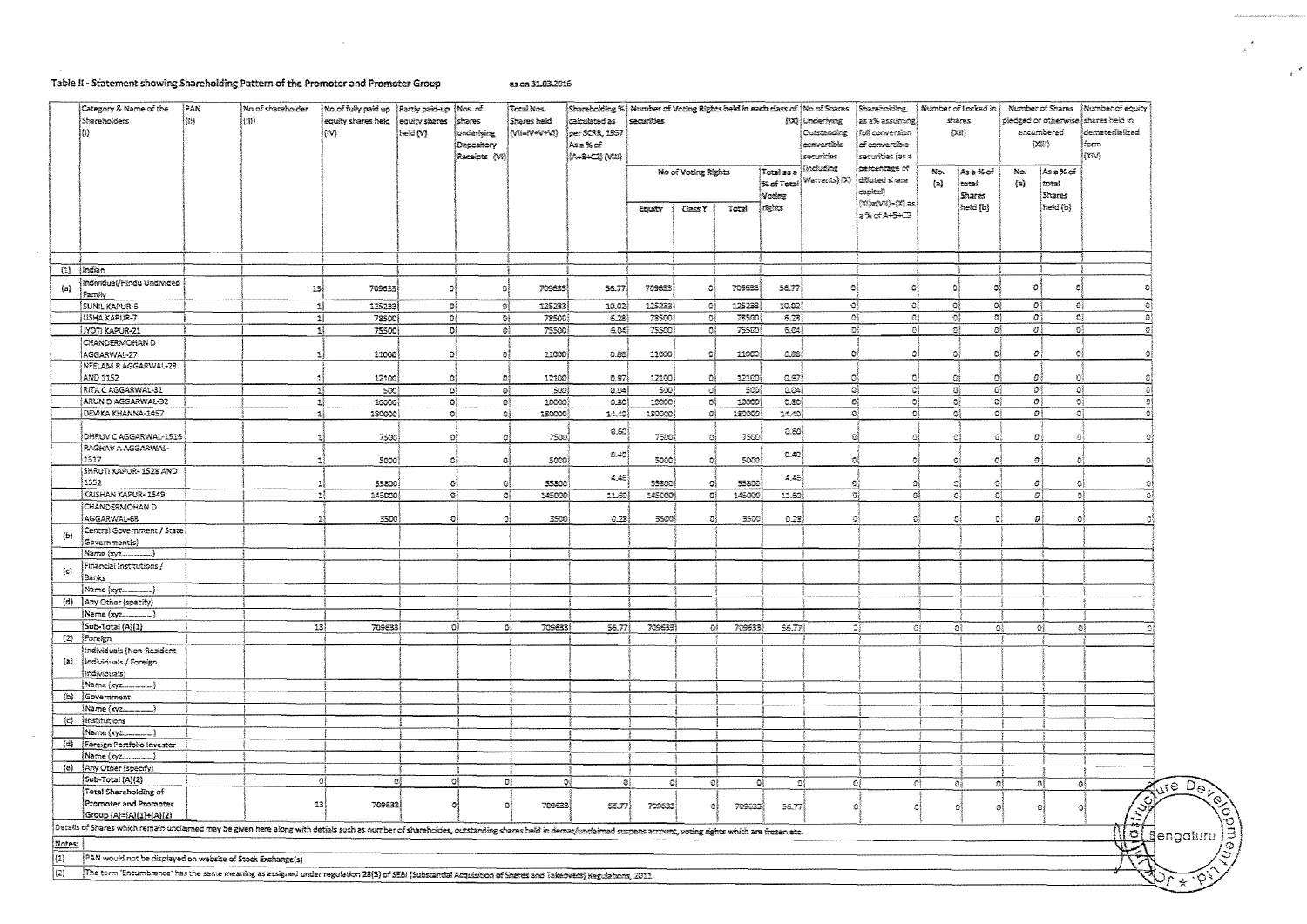#### Table III - Statement showing Shareholding Pattern of the Public Shareholder as on 31.03.2016

 $\overline{\circ}$ 

 $\overline{\circ}$ 

ब

 $\sigma$ 

್ಟಿ

(C) Employee Trusts<br>Name (xyz

|                             | Category & Name of the         | PAN       | No.of shareholder | No of fully paid up Partly paid-up Nos. of |          |              | Total Nos.       | Shareholding             |              | Number of Voting Rights held in each class   No.of Shares |        |                   |               | Total                       |                                      | Number of Locked in | Number of Shares           |              | Number of equity       |
|-----------------------------|--------------------------------|-----------|-------------------|--------------------------------------------|----------|--------------|------------------|--------------------------|--------------|-----------------------------------------------------------|--------|-------------------|---------------|-----------------------------|--------------------------------------|---------------------|----------------------------|--------------|------------------------|
|                             | <b>Shareholders</b>            | $\{11\}$  | ${105}$           | equity shares held lequity shares          |          | İshares      | Shares held      | % calculated as:         |              | of securities                                             |        |                   | Underlying    | Shareholding,               | shares                               |                     | pledged or otherwise       |              | shares held in         |
|                             | {I}                            |           |                   | ∣tiv).                                     | held (V) | underlying   | [WE=/V+V+Vi)     | per SCRR, 1957           |              | (12)                                                      |        |                   | Outstanding   | as a%                       |                                      |                     | <b>EX373</b><br>encumbered |              | (XIII) demateritalized |
|                             |                                |           |                   |                                            |          | Depository   |                  | ¦Asa%of                  |              |                                                           |        |                   | convertible   | assuming full               |                                      |                     |                            |              | farm                   |
|                             |                                |           |                   |                                            |          | Receipts     |                  | (A+B+C2) (VIII)          |              |                                                           |        |                   | securities    | conversion of               |                                      |                     |                            |              | [XY]                   |
|                             |                                |           |                   |                                            |          | ļm,          |                  |                          |              |                                                           |        |                   | andus Sre     | convertible                 |                                      |                     |                            |              |                        |
|                             |                                |           |                   |                                            |          |              |                  |                          |              | No of Voting Rights                                       |        | Total as a        | Warrants) (X) | securities (as a            | No.                                  | As a % of           | Mo.                        | ∤Asa%of      |                        |
|                             |                                |           |                   |                                            |          |              |                  |                          | Equity       | Class Y                                                   | Total  | <b>X</b> of Total |               | pertentage of               | (a)                                  | total               | (Not                       | total Shares |                        |
|                             |                                |           |                   |                                            |          |              |                  |                          |              |                                                           |        | Voting            |               | diffuted share              |                                      | <b>Shares</b>       | applicable                 | heid (Not    |                        |
|                             |                                |           |                   |                                            |          |              |                  |                          |              |                                                           |        | rights            |               | capital) (XI)               |                                      | held (b)            | $\{z\}$                    | applicable)  |                        |
|                             |                                |           |                   |                                            |          |              |                  |                          |              |                                                           |        |                   |               |                             |                                      |                     |                            | (b)          |                        |
|                             |                                |           |                   |                                            |          |              |                  |                          |              |                                                           |        |                   |               |                             |                                      |                     |                            |              |                        |
|                             |                                |           |                   |                                            |          |              |                  |                          |              |                                                           |        |                   |               |                             |                                      |                     |                            |              |                        |
| (1)                         | Institutions                   |           |                   |                                            |          |              |                  |                          |              |                                                           |        |                   |               |                             |                                      |                     |                            |              |                        |
| $\{a\}$                     | Mutual Fund                    |           |                   |                                            |          |              |                  |                          |              |                                                           |        |                   |               |                             |                                      |                     |                            |              |                        |
| (b)                         | Venture Capital Funds          |           | ٥l                | O)                                         | Oł       | 礦            | ĐĮ.              | 햬                        | ٥l           | $\mathbb{O}^3_2$                                          | OÌ.    | 0.00              | $\circ$       |                             | 0Į<br>٥ł                             | ol                  |                            |              |                        |
|                             | Name (xy2_______)              |           |                   |                                            |          |              |                  |                          |              |                                                           |        |                   |               |                             |                                      |                     |                            |              |                        |
| (c)                         | Akemative Investment           |           | $\Omega$          | $\Omega$                                   | a        | $\Omega$     | ĐÍ               | ø                        | o.           | $\mathfrak{a}$                                            |        | 0.00              | $\bullet$     | ٥l                          | $\Omega$                             | ø                   |                            |              |                        |
|                             | Funds                          |           |                   |                                            |          |              |                  |                          |              |                                                           |        |                   |               |                             |                                      |                     |                            |              |                        |
|                             | Name (xyz                      |           |                   |                                            |          |              |                  |                          |              |                                                           |        |                   |               |                             |                                      |                     |                            |              |                        |
| (d)                         | Foreign Venture Capital        |           | a                 | Ð                                          | ō        | $\Omega$     | 31               | 發                        | -91          | G.                                                        | n      | aco               | $\Omega$      | ٥į                          | а                                    | B)                  |                            |              |                        |
|                             | investors                      |           |                   |                                            |          |              |                  |                          |              |                                                           |        |                   |               |                             |                                      |                     |                            |              |                        |
|                             | Name (xyz                      |           |                   |                                            |          |              |                  |                          |              |                                                           |        |                   |               |                             |                                      |                     |                            |              |                        |
| $\{a\}$                     | Foreign Portfolio Investors    |           |                   |                                            |          |              |                  |                          |              |                                                           |        |                   |               |                             |                                      |                     |                            |              |                        |
|                             |                                |           |                   |                                            |          |              |                  |                          |              |                                                           |        |                   |               |                             |                                      |                     |                            |              |                        |
| $\{\hat{\tau}\}$            | Financial Institutions/Banks   |           |                   |                                            | ô        | ΩĮ           | 18900            | 1.51                     | 18900        | ¢                                                         | 18900  | 1.51              | Đ.            | O)                          | Đ,                                   | Đ                   |                            |              |                        |
|                             |                                |           |                   | 18900                                      |          |              |                  |                          |              |                                                           |        |                   |               |                             |                                      |                     |                            |              | 18900                  |
|                             | ICICI BANK LIMITED-            | AAAC1195H |                   |                                            | O,       | ٥Į           | 18900            | 1.51                     | 18900        | o)                                                        | 18900  | 1.51              | D.            | O)                          | O.                                   | Đ,                  |                            |              | 18900                  |
|                             | 1601430000000043               |           |                   | 18900                                      |          |              |                  |                          |              |                                                           |        |                   |               |                             |                                      |                     |                            |              |                        |
| $\left( \varepsilon\right)$ | Insurance Companies            |           | ٥ļ                | ٥l                                         | DÎ.      | G)           | $\mathbf{G}_2^2$ | -DŽ                      | $\Omega_1^1$ | σĮ                                                        | 健      | 0.00              |               | ٥Į                          | $\mathbf{O}^6_2$<br>$\mathbf{C}_i^2$ | ۵Į                  |                            |              | Ð                      |
|                             | Name (xyz)                     |           |                   |                                            |          |              |                  |                          |              |                                                           |        |                   |               |                             |                                      |                     |                            |              |                        |
| $\left( n\right)$           | Provident Funds / Pension      |           | o                 | ٥                                          | G.       | Đ            | Đ.               | $\Omega$                 | õ            | ō                                                         | Ø      | 0.00              | $\bullet$     | O,                          | Đ,                                   | Ð.                  |                            |              | 0ŧ                     |
|                             | Funds                          |           |                   |                                            |          |              |                  |                          |              |                                                           |        |                   |               |                             |                                      |                     |                            |              |                        |
|                             |                                |           |                   |                                            |          |              |                  |                          |              |                                                           |        |                   |               |                             |                                      |                     |                            |              |                        |
| 得                           | Any Other (specify)            |           | -DĬ               | Đ,                                         | 0Į       | ₿₿           | ΩÎ               | ٥į                       | 0į           | 避                                                         | ΘĮ     | ುಯ                |               | ŌĴ                          | -91<br>직                             | ĐÎ                  |                            |              | -Gi                    |
|                             | (Name {xyz________)            |           |                   |                                            |          |              |                  |                          |              |                                                           |        |                   |               |                             |                                      |                     |                            |              |                        |
|                             | Sub-Total (8)(1)               |           | $\mathbb{E}$      | 18900                                      | ٥ŀ       | ٥Î           | 18900            | 2.52                     | 18900        | -BÎ                                                       | 12500  | 2.52              |               | O,                          | $\Omega$<br>۵ł                       | $\mathbb{O}^4_2$    |                            |              | 12900                  |
| (2)                         | Central Government /           |           |                   |                                            |          |              |                  |                          |              |                                                           |        |                   |               |                             |                                      |                     |                            |              |                        |
|                             | State Government(s) /          |           | $\sqrt{1}$        | Ω                                          | n        | -93          | n                | O.                       | ٥l           | O                                                         | Ož     | 0.00              |               | ĐÌ<br>$\Omega$              | -fM                                  | в                   |                            |              | ٥i                     |
|                             | President of India             |           |                   |                                            |          |              |                  |                          |              |                                                           |        |                   |               |                             |                                      |                     |                            |              |                        |
|                             |                                |           |                   |                                            |          |              |                  |                          |              |                                                           |        |                   |               |                             |                                      |                     |                            |              |                        |
|                             | Sub-Total (8)(2)               |           | ₿Î                | ٥ŧ                                         | ÐĮ       |              | ۵ł<br>ĐÌ.        | ÛÎ.                      | O)           | O)                                                        | 碍      | e.co)             |               | -9)                         | 滔<br>$\Omega^1_1$                    | -C4                 |                            |              | G)                     |
| (3)                         | <b>Non-institutions</b>        |           |                   |                                            |          |              |                  |                          |              |                                                           |        |                   |               |                             |                                      |                     |                            |              |                        |
| $\{a\}$                     | Individuals -                  |           |                   |                                            |          |              |                  |                          |              |                                                           |        |                   |               |                             |                                      |                     |                            |              |                        |
|                             | i. Individual shareholders     |           |                   |                                            |          | -63          | 267117           | 21.37                    | 257117       | €                                                         | 267117 | 21.37             |               | O.<br>Ð                     | $\bullet$                            |                     |                            |              | 1332                   |
|                             | holding nominal share          |           |                   |                                            |          |              |                  |                          |              |                                                           |        |                   |               |                             |                                      |                     |                            |              |                        |
|                             | capital up to Rs.2 lakhs.      |           | 1103              | 267117                                     |          |              |                  |                          |              |                                                           |        |                   |               |                             |                                      |                     |                            |              |                        |
|                             | iii. Individual sharaholders   |           |                   |                                            |          |              |                  |                          |              |                                                           |        |                   |               |                             |                                      |                     |                            |              |                        |
|                             | holding nominal share          |           |                   |                                            |          |              | 254150           | 20.33                    | 254150       | 화                                                         | 254150 | 20.33             |               | O.                          | ٥                                    |                     |                            |              |                        |
|                             | capital in excess of Rs.2      |           |                   |                                            |          |              |                  |                          |              |                                                           |        |                   |               |                             |                                      |                     |                            |              |                        |
|                             | laktis.<br>SUDHIR KUMAR GUPTA- |           |                   | 254150                                     |          |              |                  |                          |              |                                                           |        |                   |               |                             |                                      |                     |                            |              |                        |
|                             | 1118                           |           |                   |                                            | Đ,       | - of         | 119500           | 9.56                     | 119500       | ۵i                                                        | 119500 | 3.55              |               | ್                           | o)<br>$\mathbb{C}^2$                 | $\circ$             |                            |              | οł                     |
|                             |                                |           |                   | 119500                                     |          |              |                  |                          |              |                                                           |        |                   |               |                             |                                      |                     |                            |              |                        |
|                             | SUSHIL KUMAR GUPTA-120         |           |                   | S4650                                      |          | ٥l           | 54550            | 4.37                     | 54550        | 疫                                                         | 54550  | 4.37)             |               | G.                          | - 35                                 | 缝<br>$\Omega$       |                            |              | Ωŝ                     |
|                             | INDU SALUJA-121                |           | 23<br>-11         | 50000                                      |          | o)           | ĐÎ<br>50000      |                          |              |                                                           |        |                   |               |                             |                                      |                     |                            |              |                        |
|                             | <b>DEVIDAS NARAINDAS</b>       |           |                   |                                            |          |              |                  | 碍                        | scopo)       | ĐĮ.                                                       | SOCCO) | 場                 |               | $\mathcal{O}^{\frac{3}{2}}$ | $\mathbb{C}^k_2$<br>-ei              | O}                  |                            |              | G)                     |
|                             | <b>BUDHRANI-1074</b>           |           |                   | 30000                                      | o        | $\mathbf{c}$ | 30000            | 24                       | 33903        |                                                           | 30000  | 2 <sub>1</sub>    |               | O,                          | -a)<br>-Gŝ                           | -0{                 |                            |              | Đ,                     |
| (b)                         | NSFCs registered with RBI      |           |                   | ٥ł<br>ōi.                                  |          | οi           | 0ì<br>QÎ         | $\mathbb{Q}_k^{\bar{p}}$ | ٥ł           | O)                                                        | 握      | 0.00              |               | oł                          | οſ<br>$\mathcal{O}^3_5$              | ۵ł                  |                            |              |                        |
|                             | Name (xyz)                     |           |                   |                                            |          |              |                  |                          |              |                                                           |        |                   |               |                             |                                      |                     |                            |              | التام                  |

 $\overline{\mathbf{e}}$ 

G,

್

್

D.

οĮ

ಾ

 $\overline{\mathcal{O}}$ 

 $\Omega$ 

 $\frac{1}{3}$ ទ្រ Bengaluru ۱đ

 $\widehat{\rm{free}}$   $\widehat{\rm{Dec}}$ 

↶  $\star$ 

 $\rightarrow$ 

 $\cdot$   $\cdot$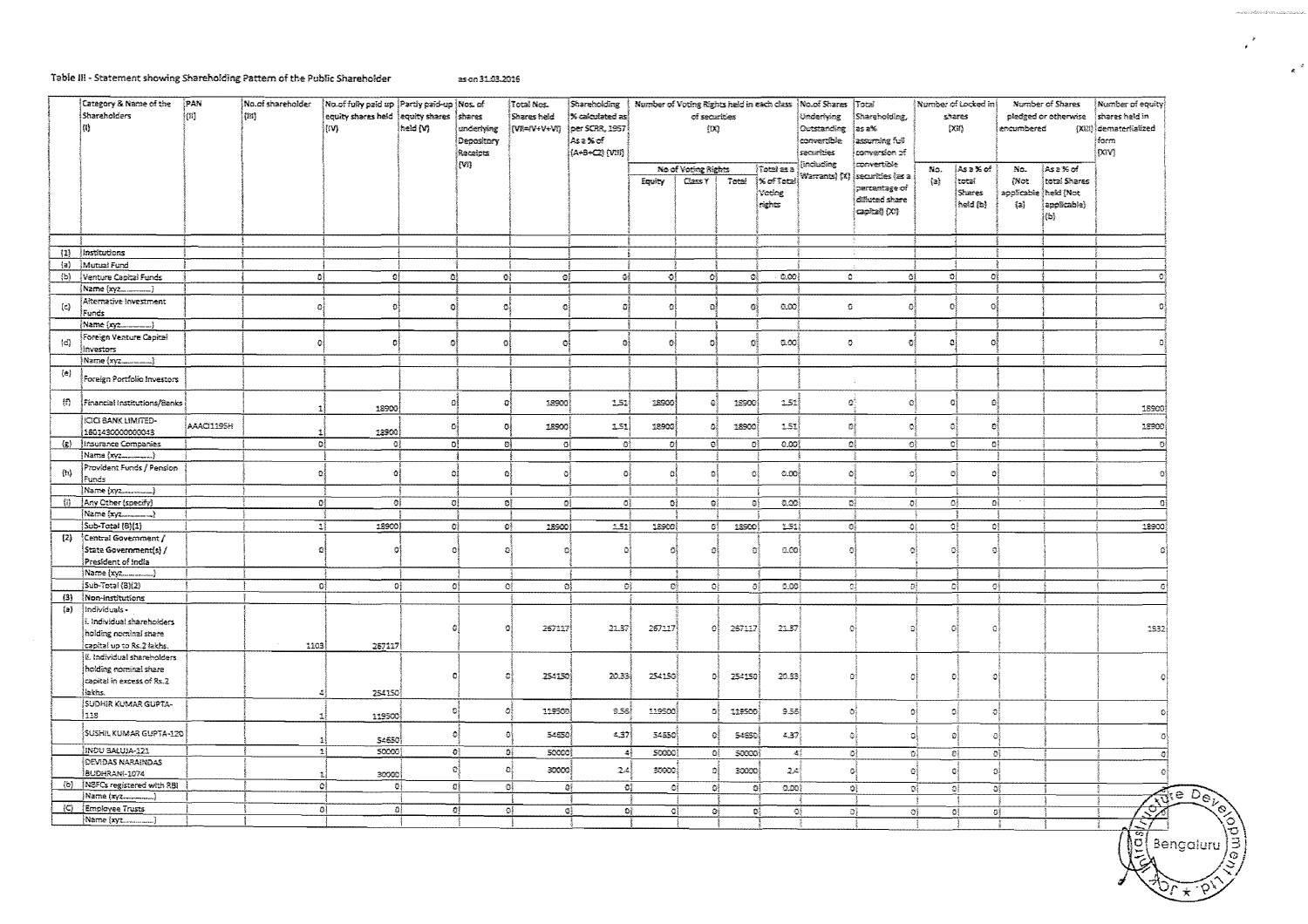| $\{\Omega\}$        | Overseas Depositories                                                                                                                                                                                          |  |      |        |  |  |        |       |        |    |         |         |  |  |  |  |        |
|---------------------|----------------------------------------------------------------------------------------------------------------------------------------------------------------------------------------------------------------|--|------|--------|--|--|--------|-------|--------|----|---------|---------|--|--|--|--|--------|
|                     | (hoking DRs)(balancing                                                                                                                                                                                         |  |      |        |  |  |        |       |        |    |         | 0.00    |  |  |  |  |        |
|                     | figure}                                                                                                                                                                                                        |  |      |        |  |  |        |       |        |    |         |         |  |  |  |  |        |
|                     | (E) Any Other (specify)                                                                                                                                                                                        |  |      | 200    |  |  | 2001   | 0.021 | 200    |    | 200     | 0.227   |  |  |  |  |        |
|                     | 43 <b>BODY CORPORATE</b>                                                                                                                                                                                       |  |      | 200    |  |  | 2001   | 0.021 | 200    |    | 200)    | 0.02    |  |  |  |  |        |
|                     | $[Sub-Total (6)]$                                                                                                                                                                                              |  | 1108 | 521457 |  |  | 521467 | 41.72 | S21467 | Ωੋ | 521467} | $-1272$ |  |  |  |  | 1832)  |
|                     | Total Public Shareholding                                                                                                                                                                                      |  | 1109 | 540367 |  |  | 540367 | 43.23 | 540367 |    | 540367  | 43.23   |  |  |  |  | 20732) |
|                     | $(8) = (8)(1) + (6)(2) + (6)(3)$                                                                                                                                                                               |  |      |        |  |  |        |       |        |    |         |         |  |  |  |  |        |
|                     | Details of the shareholders acting as persons in Concert including their Shareholding (No. and %)                                                                                                              |  |      |        |  |  |        |       |        |    |         |         |  |  |  |  |        |
|                     | Details of Shares which remain uncleimed may be given here along with details such as number of shareholders, outstanding shares held in demat/unclaimed suspense account, voting rights which are frozen etc. |  |      |        |  |  |        |       |        |    |         |         |  |  |  |  |        |
| Notes:              |                                                                                                                                                                                                                |  |      |        |  |  |        |       |        |    |         |         |  |  |  |  |        |
| $\left\{ 1\right\}$ | [PAN would not be displayed on website of Stock Exchange(s)                                                                                                                                                    |  |      |        |  |  |        |       |        |    |         |         |  |  |  |  |        |
| (2)                 | The above format needs to be disclosed along with the name of following persons:                                                                                                                               |  |      |        |  |  |        |       |        |    |         |         |  |  |  |  |        |
|                     | -krstitutions/Non Institutions holding more than 1% of total number of shares.                                                                                                                                 |  |      |        |  |  |        |       |        |    |         |         |  |  |  |  |        |
|                     | W.r.t. the information pertaining to Depository Receipts, the same maya be disclosed the respective columns to the extent information available and the balance to be disclosed as held by custodian.          |  |      |        |  |  |        |       |        |    |         |         |  |  |  |  |        |



 $\overline{a}$